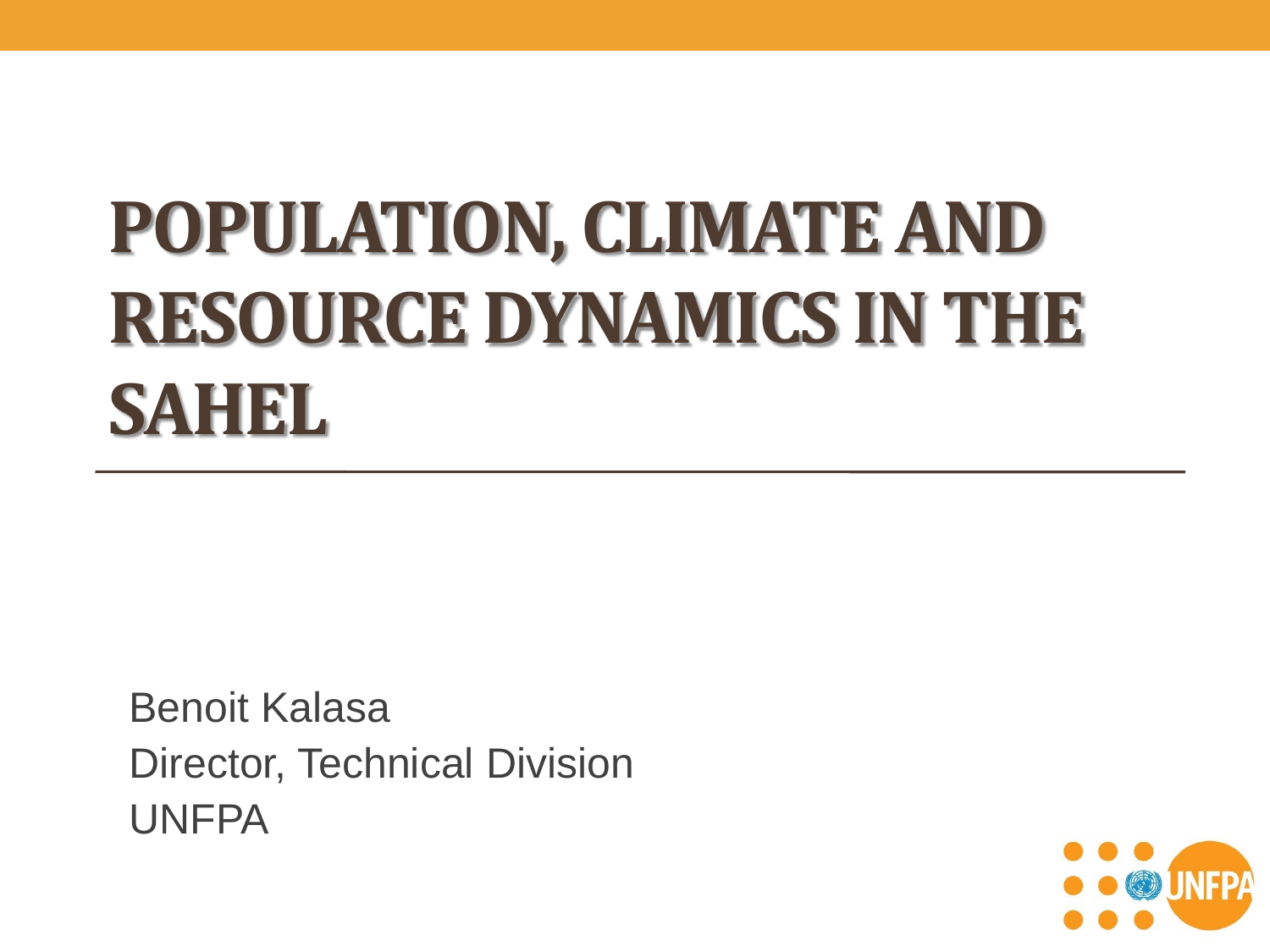### **Broad Trends**

- >80 million **population**, growing at average rates of 3% per year (ranging from 2.6% in Mauritania to 3.8% in Niger)
- Wide disparities in **population densities**  Low densities observed in most of the countries located to the north of the Sahel region is explained by arid Sahara desert- populations are concentrated in the southern parts.
- **Fertility** levels among the highest in the World, with only modest declines over the past 2 decades.
- Substantial gains in terms of declines in **mortality** however high infant mortality contributes to rather low life expectancies (even by African standards)
- Substantial decline (and even reversals) in **migration** (even seasonal) to the southern (coastal) parts of West Africa
- Flows through North Africa to Europe have been sustained in spite of the risks and restrictive policies.
- Contribution of migration to the dynamics in the region remains minimal.

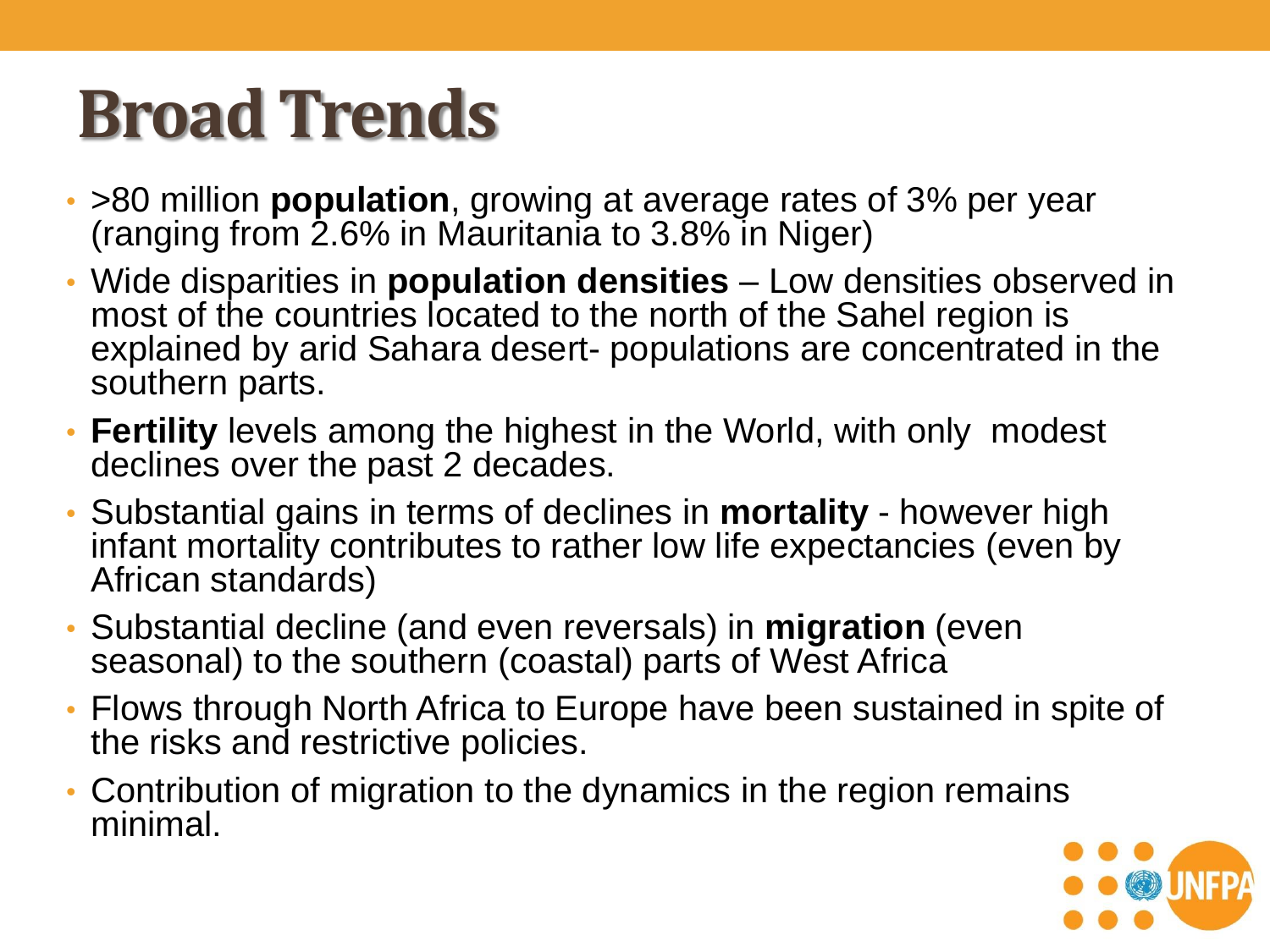# **Broad Trends Cont.**

- Population is largely **rural** and dependent on agriculture, animal husbandry and other **primary sector activities**
- However, high **urban concentrations** in The Gambia (57%), Senegal (47%) and in Mauritania (41%)
- Rather high **urban growth rates** over the past 2 decades:
	- Fueled by rural-urban migration and natural increase.
	- Largely unplanned
	- Not inclusive proliferation of slum settlements, poverty, insecurity and growth of the informal sector, and insufficient urban infrastructure.
- **Rapid urbanization** resulted in increased pressure on the natural resources and pollution which all have adverse effects on the environment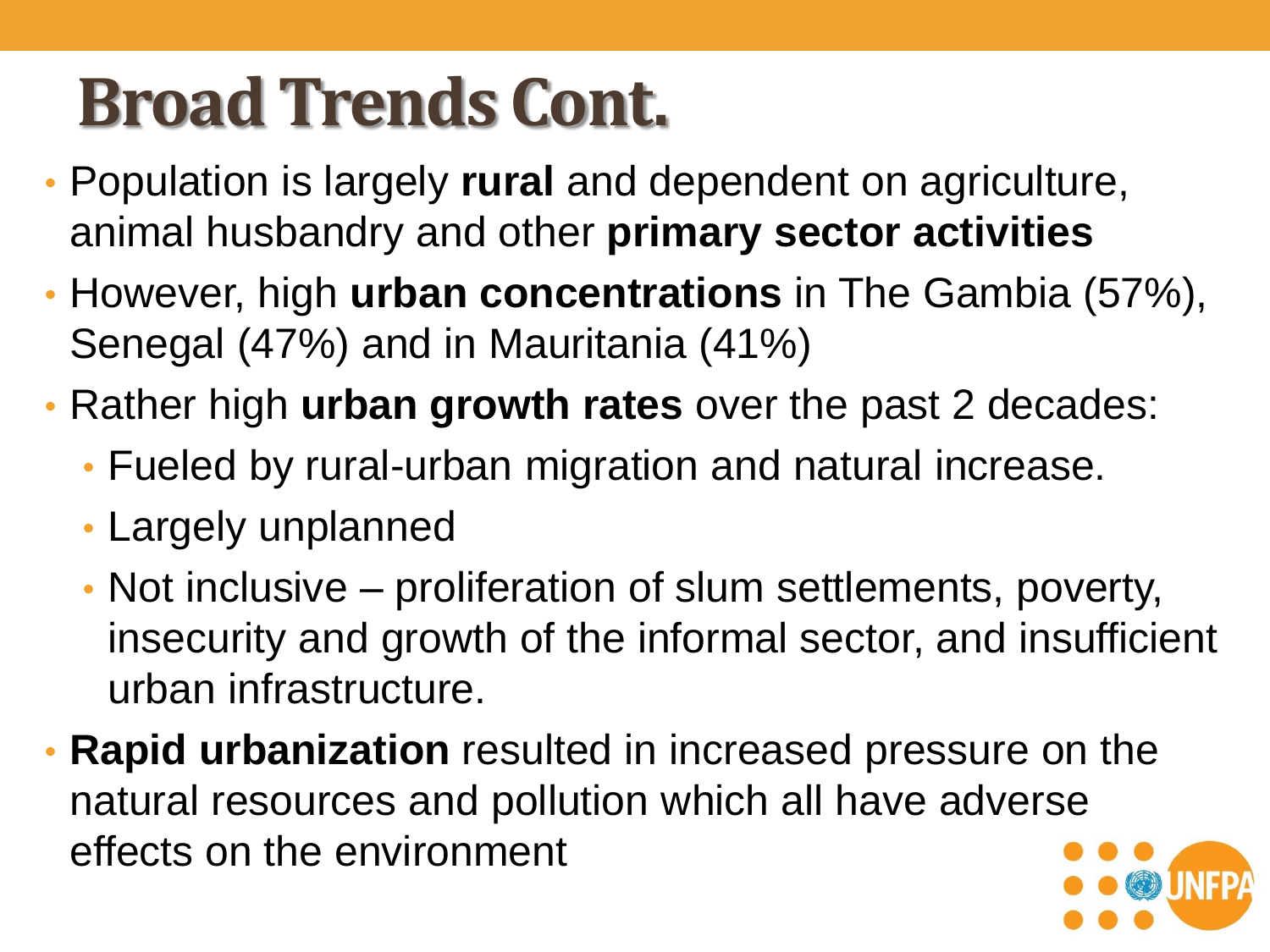#### **Broad Trends: Current Age Structure**

**SAHEL1 2014**

 $0 > 4$ 5>9 10>14 15-19 20-24 25-29 30-34 35-39 40-44 45-49 50-54 55-59 60-64 65-69 70-74 75-79 80+ **F**emale Male

10,000,000 8,000,000 6,000,000 4,000,000 2,000,000 0 2,000,000 4,000,000 6,000,000 8,000,000 10,000,000

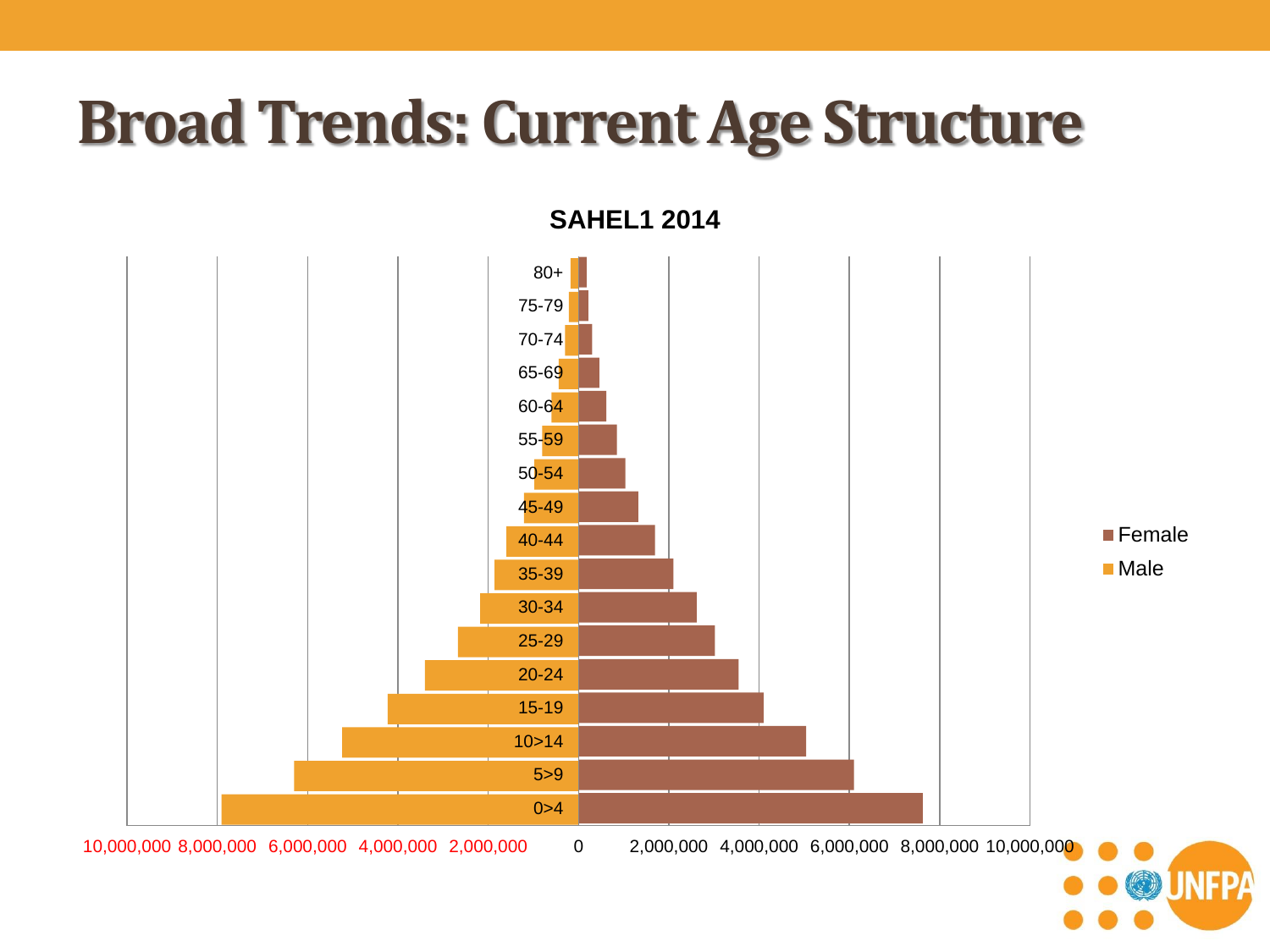#### **Future Prospects**

- The following slides present outcomes of the evolution of the population of the Sahel during the next 50 years based on two main scenarios of fertility trends:
	- **Sahel 1: Where current fertility remains constant**
	- **Sahel 2: Where fertility in each country decline to half of their current levels at the end of the projection period**
- For both scenarios mortality is assumed to continue declining while the impact of migration will remain insignificant.

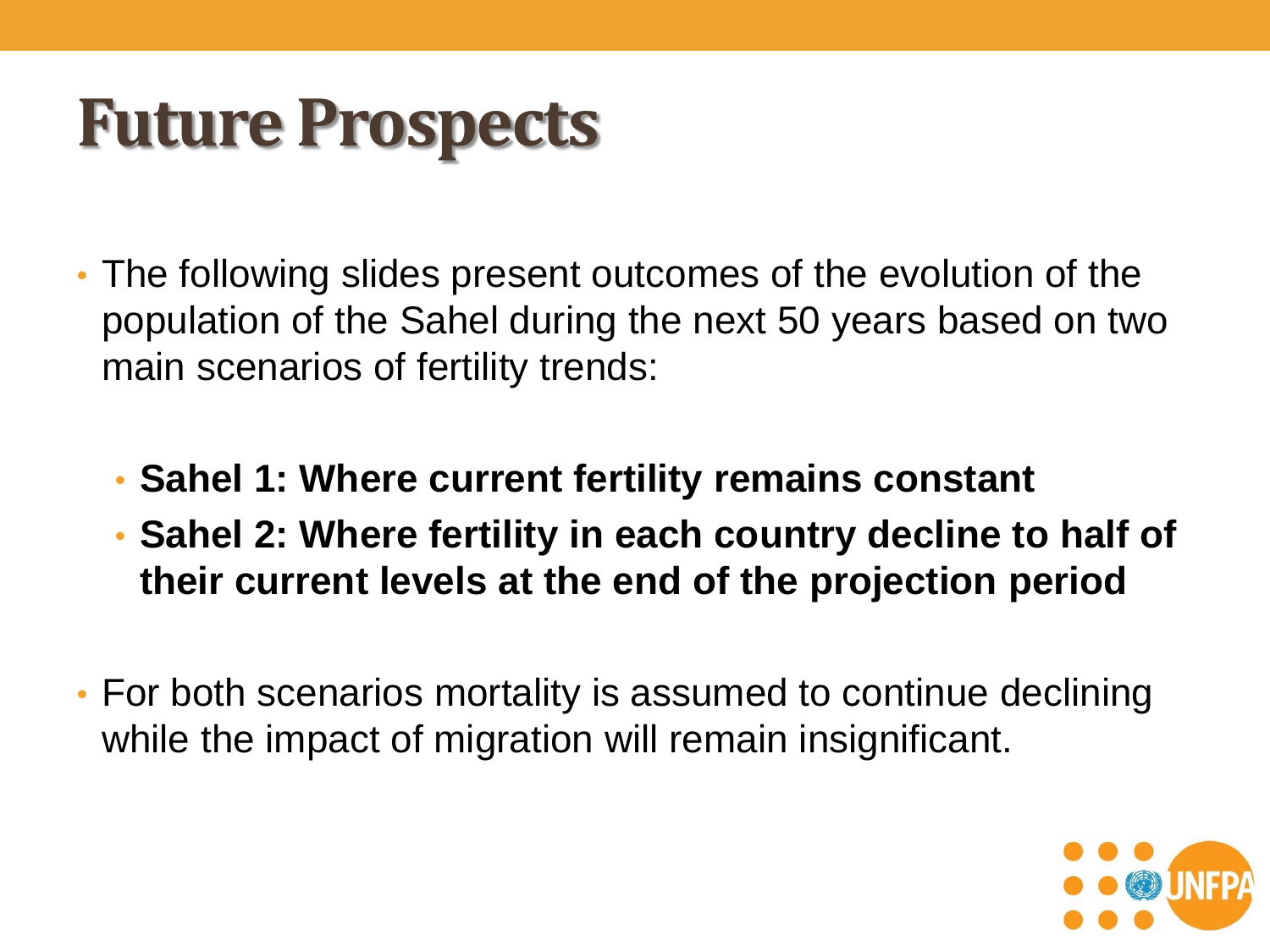#### **Future Prospects**

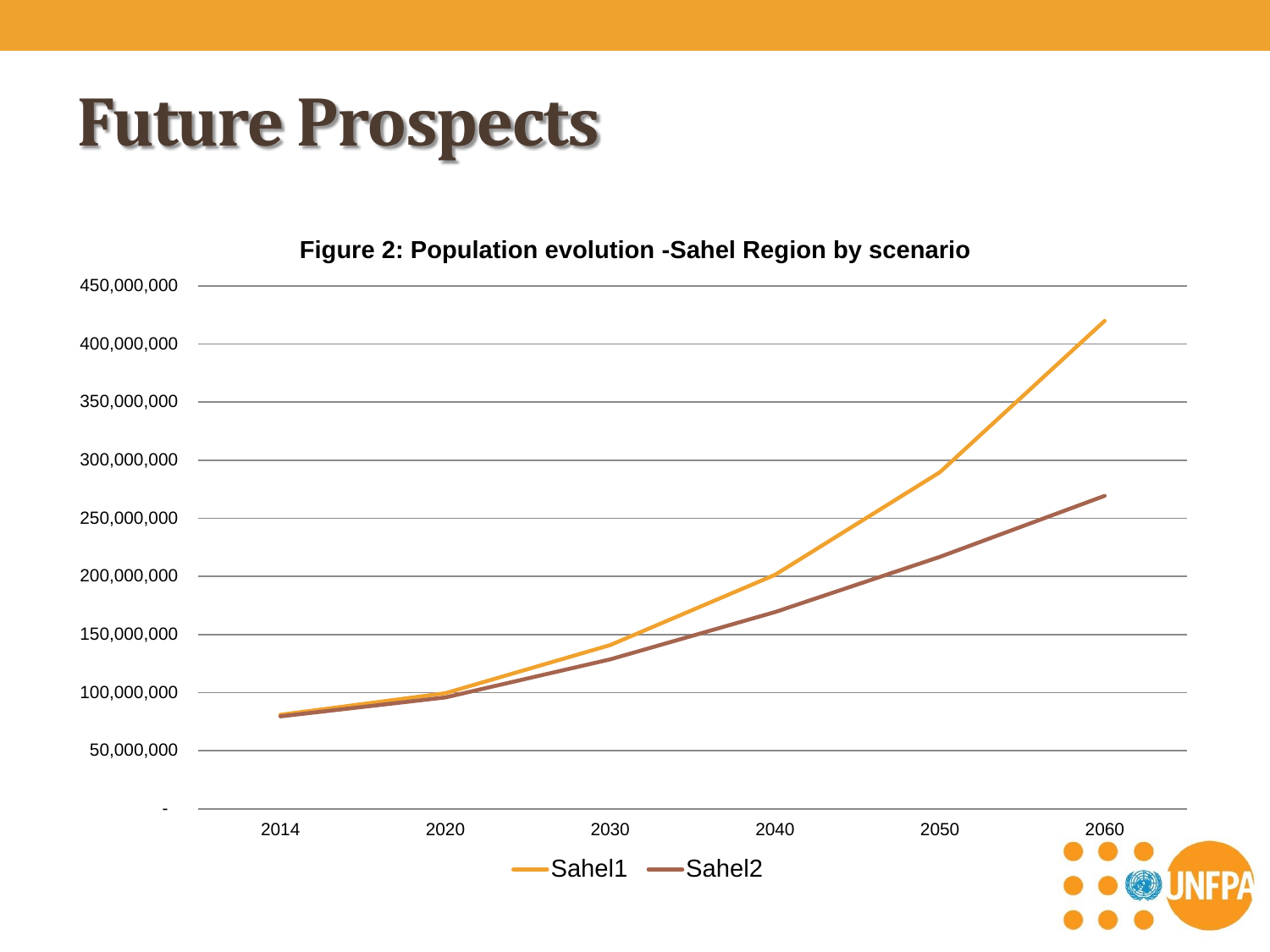#### **Future Prospects**

40,000,000 20,000,000 0 20,000,000 40,000,000

**SAHEL2 2060**



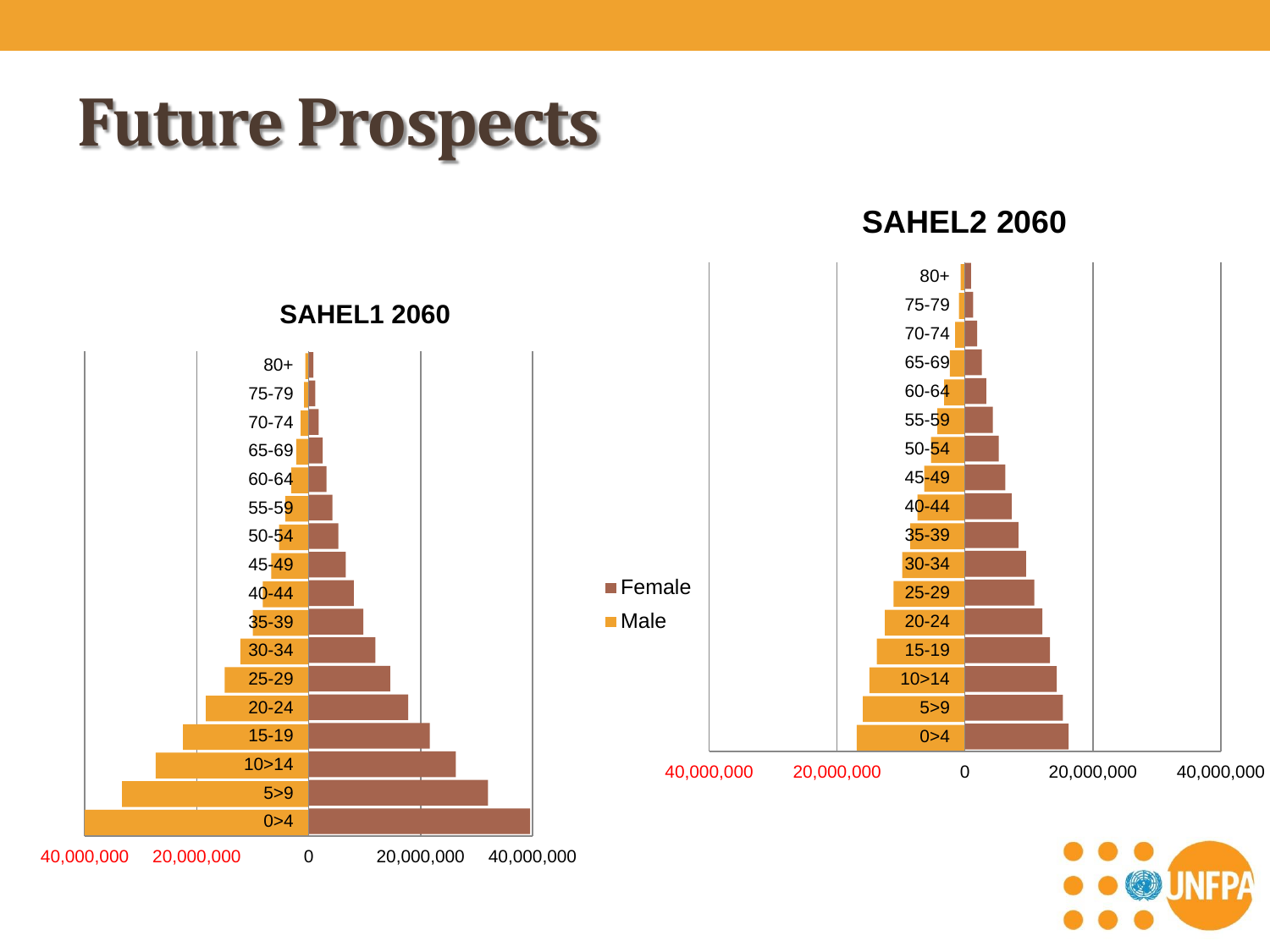## **WALTPS prospects -1995**

- The most striking development of the last thirty years has been the rapid expansion of West African towns
- The proportion of town dwellers rose from only 13% in 1960 to 40% in 1990.
- Apart from the dramatic growth of a few major cities such as Lagos, urban expansion has been relatively balanced.
- It has slowed down in the last ten years, but it seems plausible that by 2020 the urbanization ratio will be close to 60%.

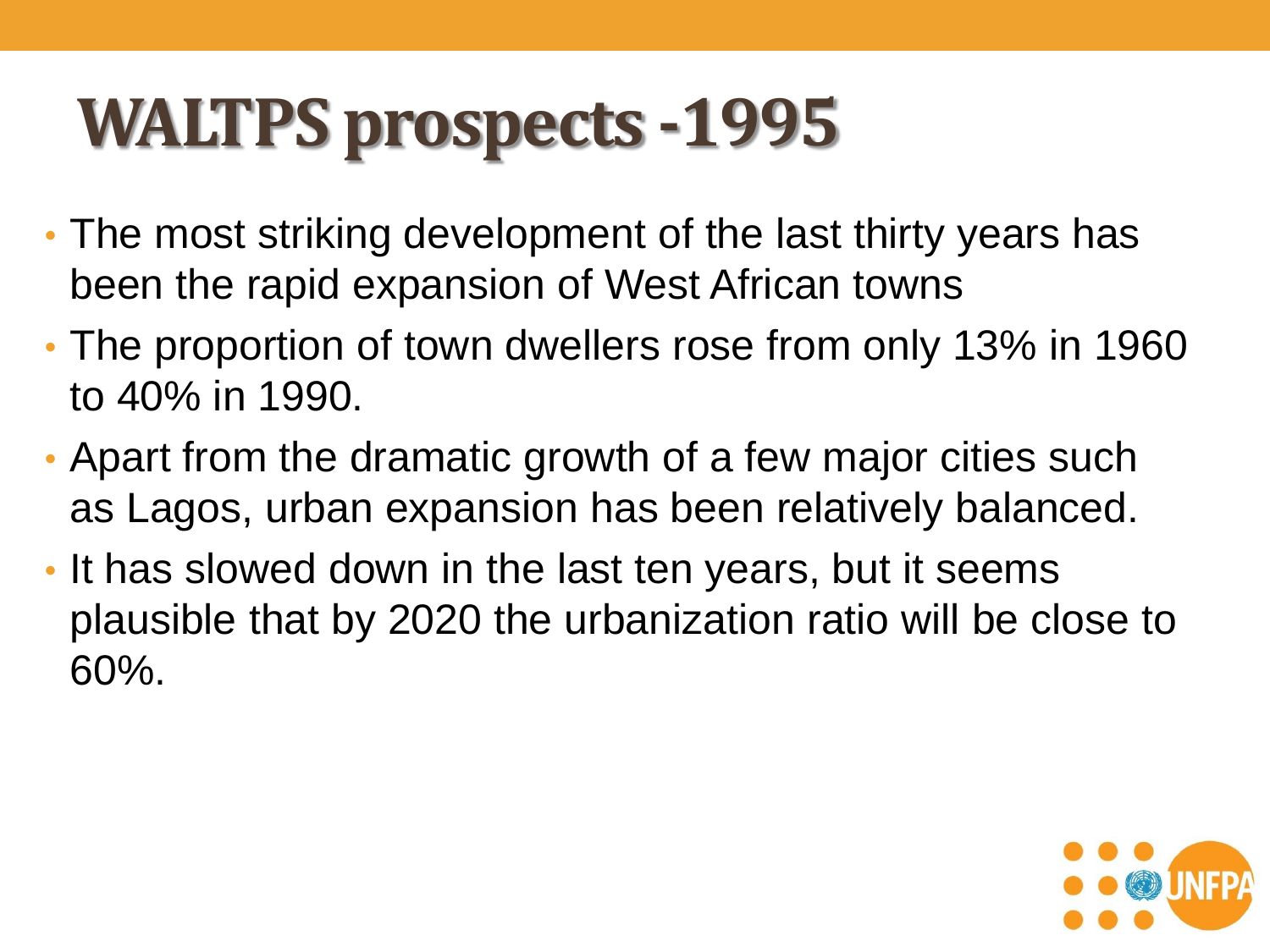**Innovative approaches: Regional strategies for the Sahel**

- Linking the dots or
- Addressing the disconnect between root causes and Long term solutions

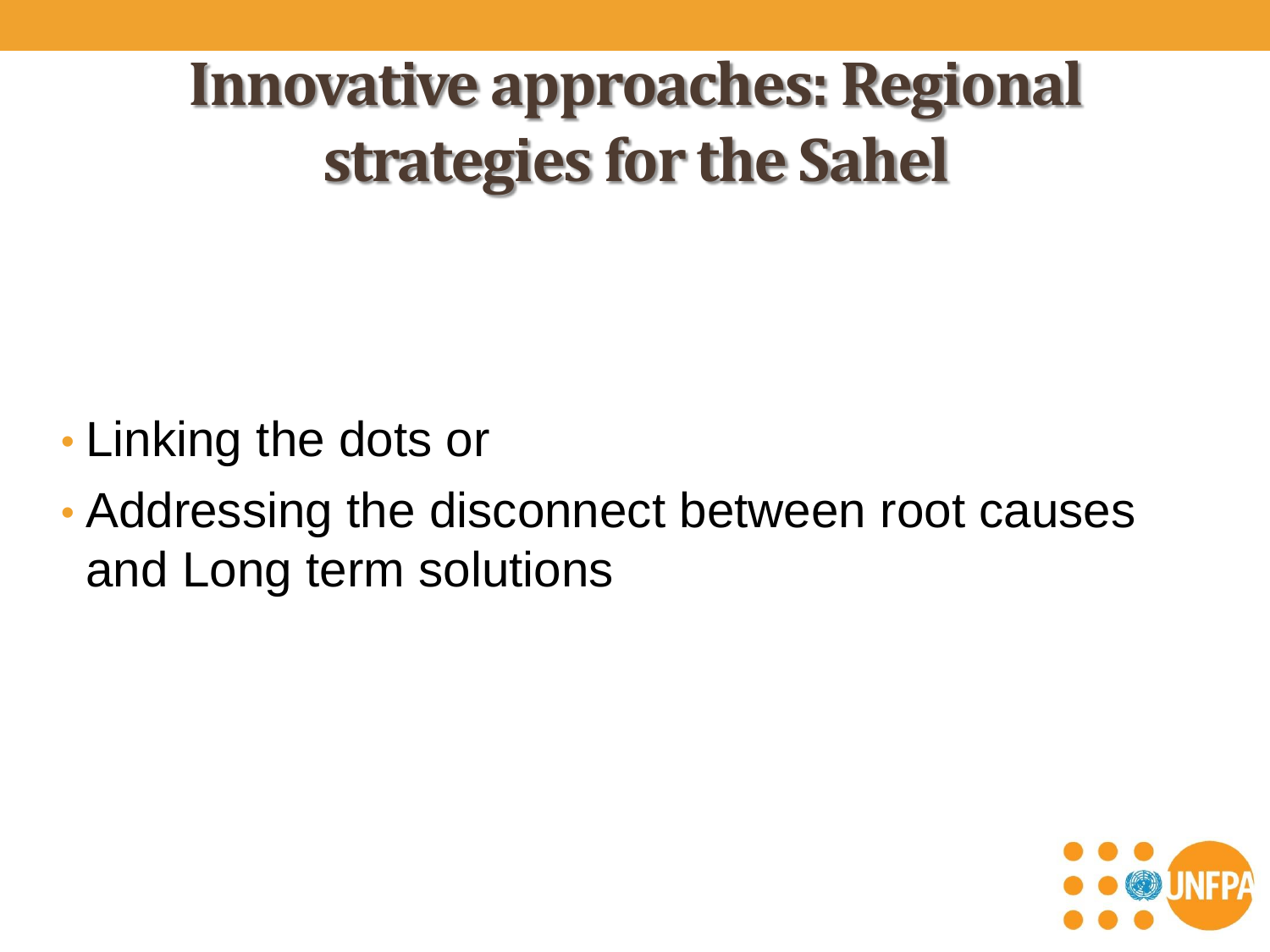#### **Innovative Approaches: The UN Integrated Strategy for the Sahel: Governance, Security and Resilience (2012)**

- Resilience as a requirement for good governance and peace;
- Strengthening Resilience = assisting Governments, communities and households break the current vicious circle and to manage and recover from crises and shocks more successfully, in order to protect development gains.
- 1. Vulnerability Analysis
- 2. Social Protection, Safety Nets & Social Services
- 3. Risk Management
- 4. Livelihoods
- 5. Natural Resources Management, Climate Change & Water
- 6. Addressing population dynamics and its impact on resilience mechanisms

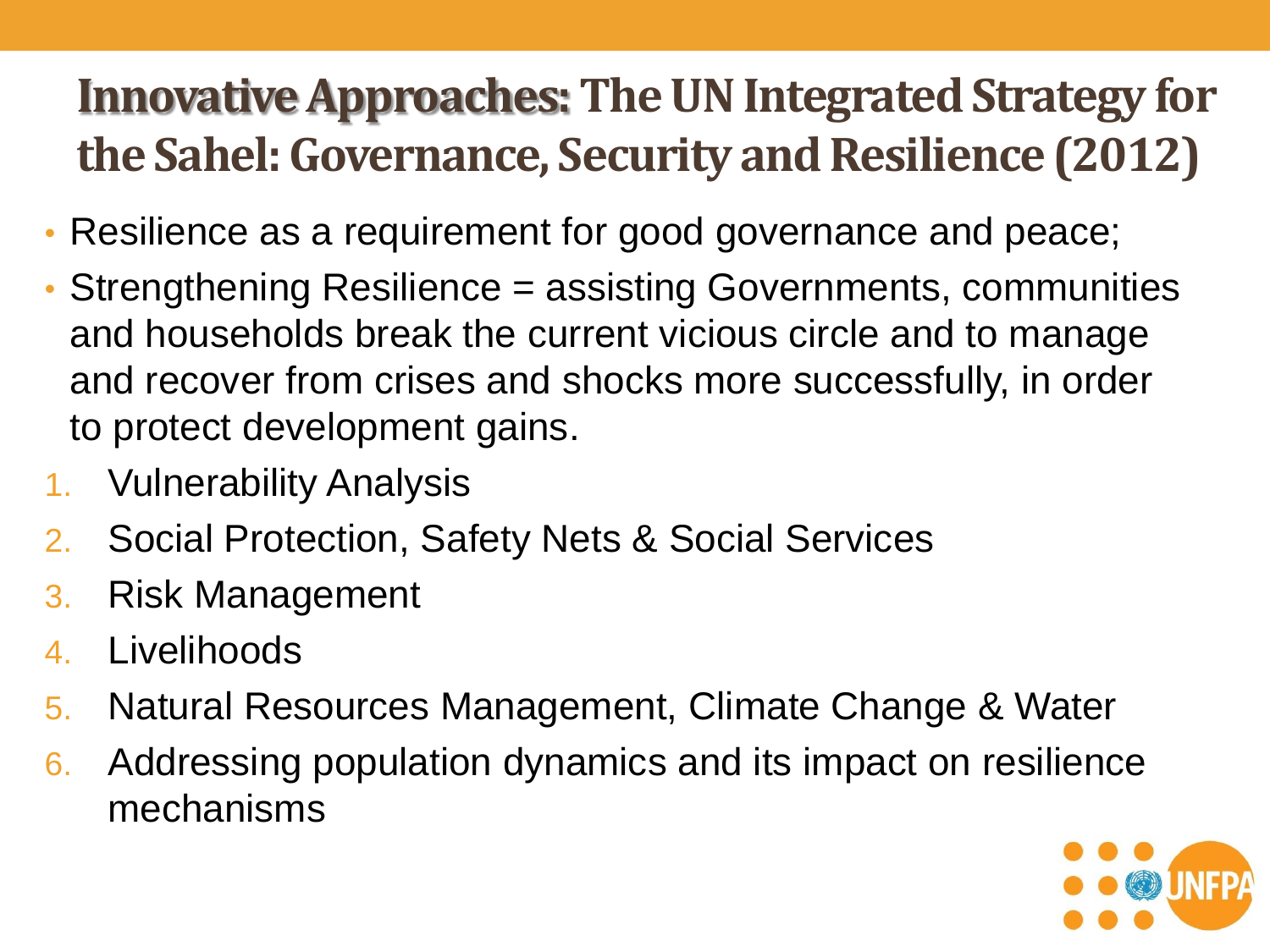#### **Progress to date**

- Implementation of the Ouagadougou Initiative *Family Planning: Francophone West Africa on the Move:*
	- Targeted investments in family planning
	- Recommendations for strengthening services, mobilizing political commitment and resources, and coordinating actions

 $\cdot$  [...]

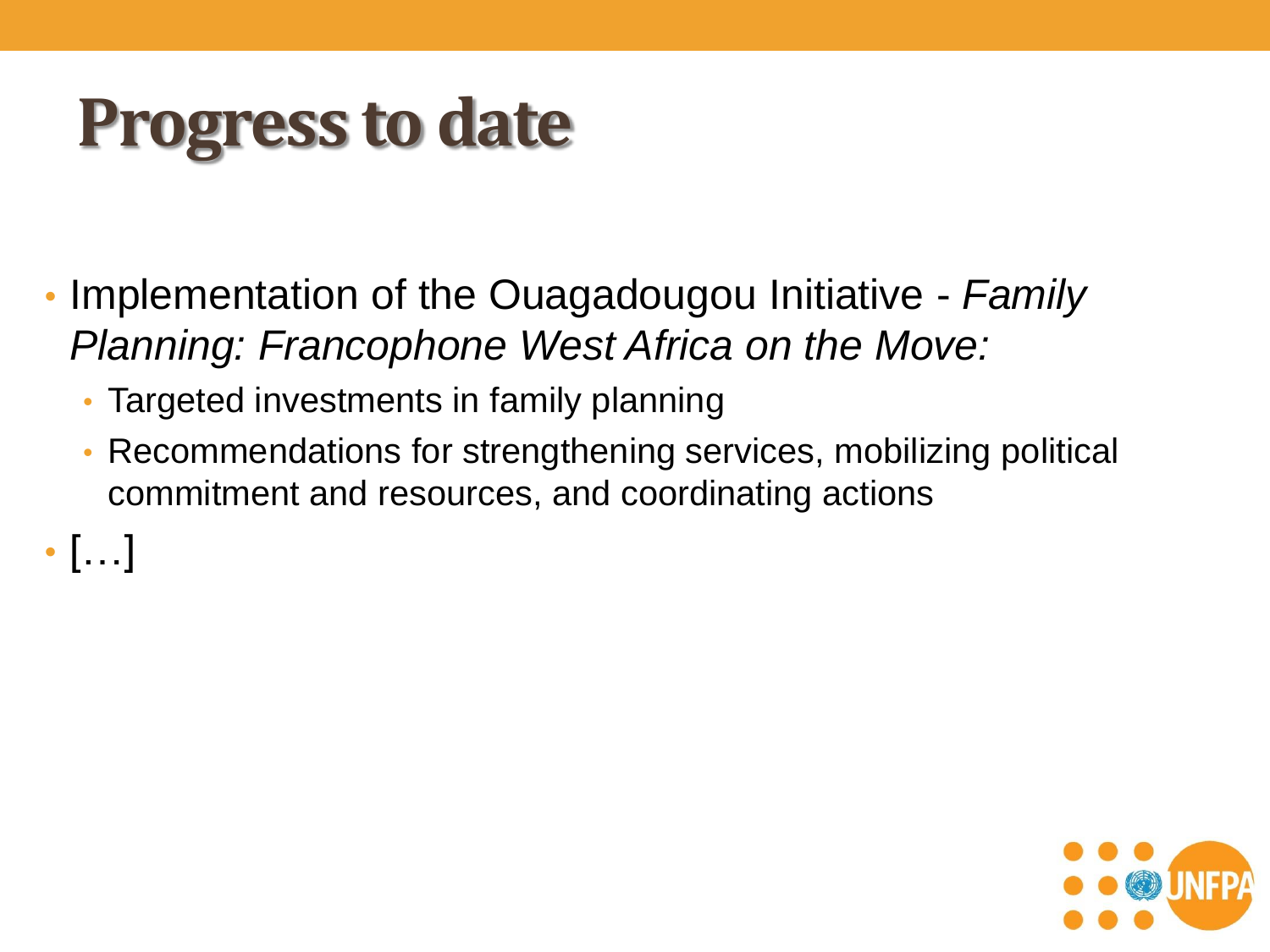#### **Sahel's Women Empowerment and Demographic Dividend Project (SWEDD) (2014)**

- **Population Dynamics** as a means for developing community resilience and sustainability of the future of the region.
	- support improvements in the availability, affordability and utilization of reproductive health commodities,
	- strengthen data collection and analysis.

#### **Goals**

- 1. Improve Regional Demand for Reproductive, Maternal, Neonatal, Child Health and Nutrition (**RMNCHN**) **Services** and Increase **Empowerment for Women** and **Adolescents**
- 2. Strengthen Regional Capacity for Availability of **RMNCHN Commodities and Qualified Health Workers**
- 3. Foster Commitment and Capacity for **Policy Making and Project Implementation**

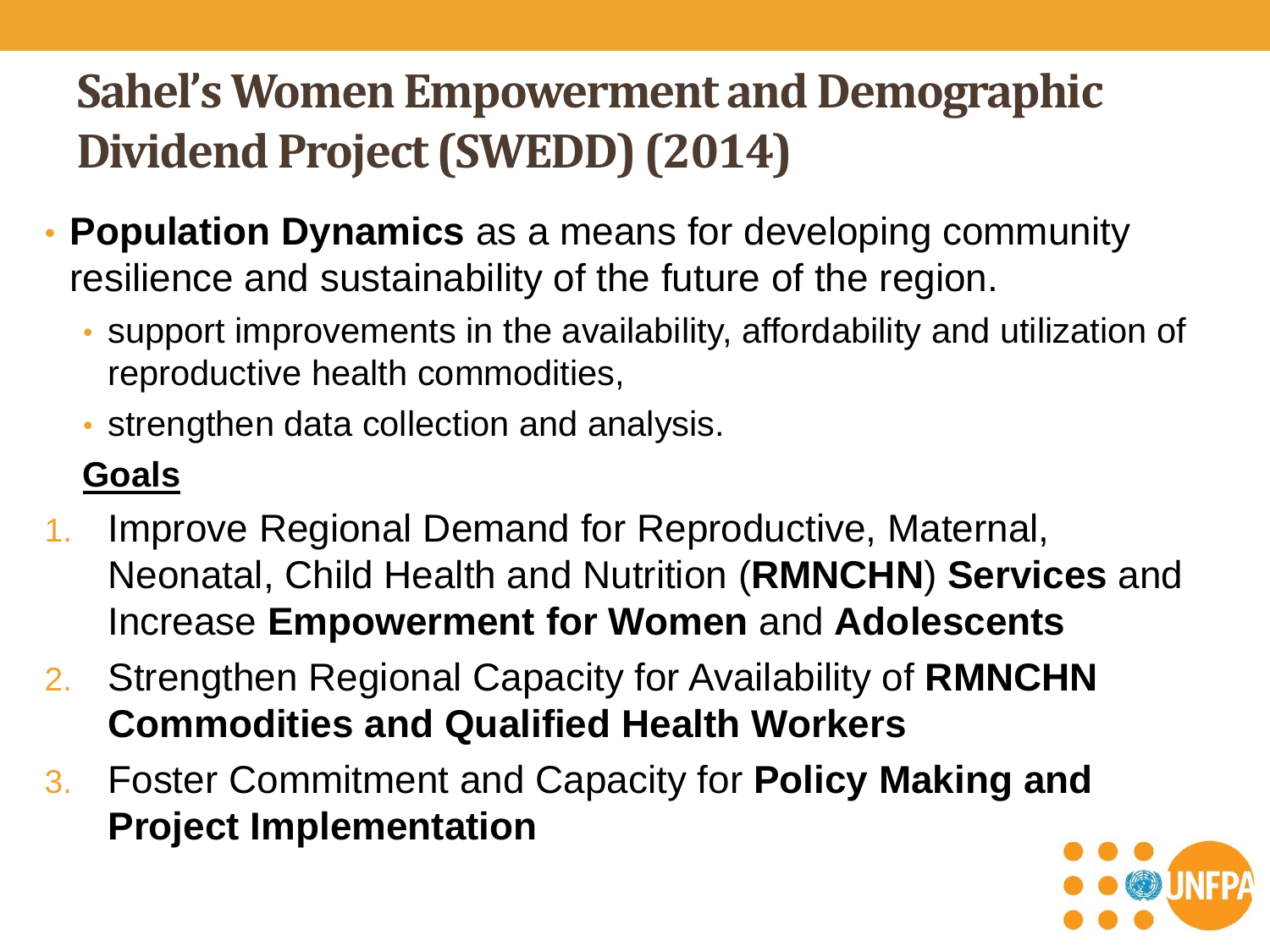# **Challenges**

- **Increasing urbanization** may mean increasing constraints to access to land within an environment where most livelihoods depend on primary sector activities
- **Ensure sustainable synergies between all implementing agencies -** Need for regional and multi-sectoral approaches poses challenges for coordination as well as for generating national and sectoral ownership and commitment to a shared regional/multi-sectoral strategies;
- **Social and political sensitivity of the project topics;**
- **Security deterioration;**